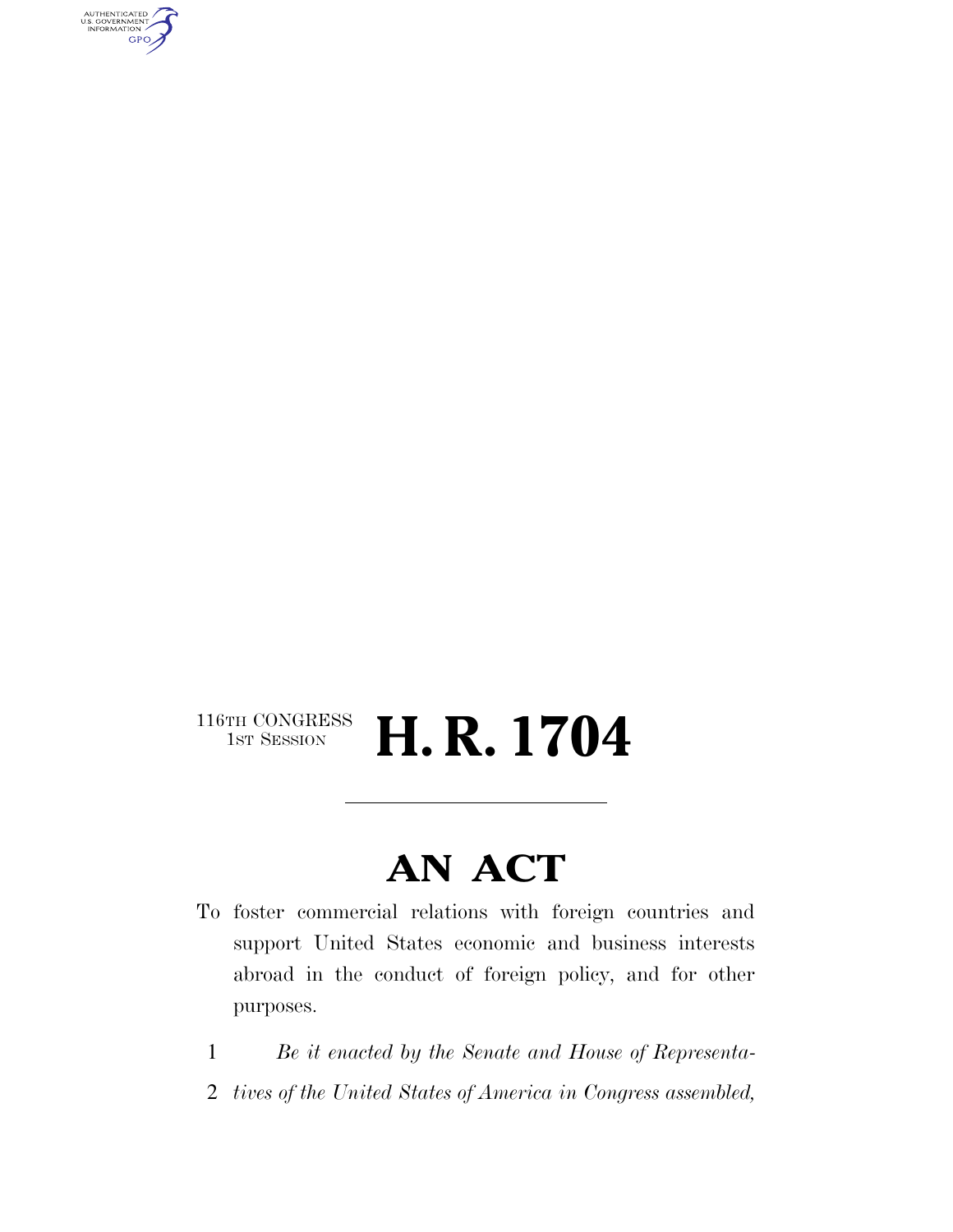#### **SECTION 1. SHORT TITLE.**

 This Act may be cited as the ''Championing Amer-ican Business Through Diplomacy Act of 2019''.

#### **SEC. 2. FINDINGS.**

Congress finds the following:

 (1) According to the 2017 National Security Strategy of the United States of America, ''Retain- ing our position as the world's preeminent economic actor strengthens our ability to use the tools of eco- nomic diplomacy for the good of Americans and oth-ers.''.

 (2) A November 7, 2018, cable from Secretary of State Michael R. Pompeo to all diplomatic and consular posts—''Boosting Commercial Diplomacy Around the World''—stated that ''helping American companies is a foreign policy priority \* \* \*. Pro- moting broad-based, responsible, and sustainable economic growth helps to stabilize regions and cre- ates new and growing markets for U.S. companies. A transparent and level playing field for U.S. invest- ment in these countries counters real and growing challenges such as China's Belt and Road initia-tive.''.

•**HR 1704 EH** (3) In the January–February 2019 issue of The Foreign Service Journal, Ambassador Barbara Ste-phenson, the President of the American Foreign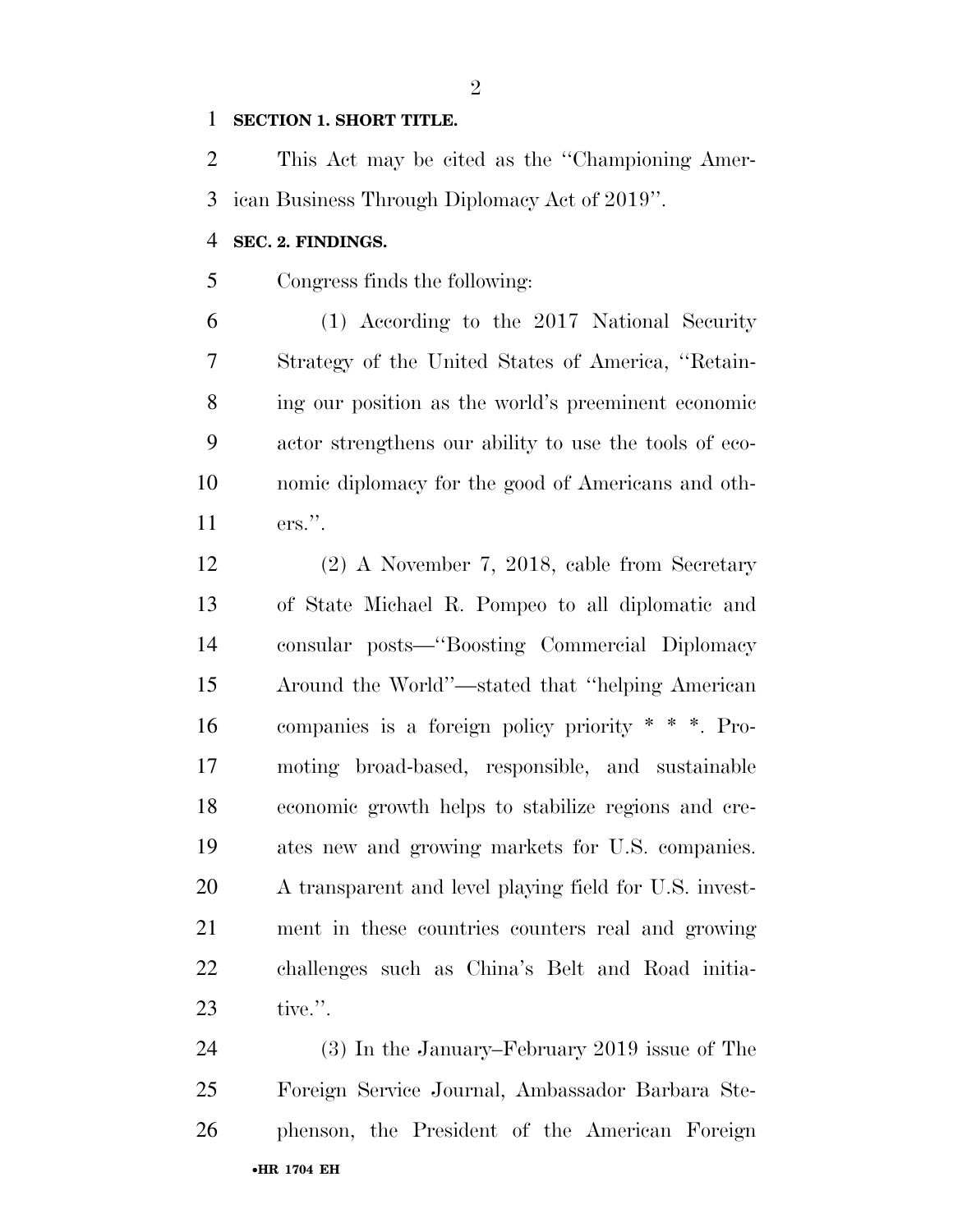| $\mathbf{1}$   | Service Association, wrote "Foreign Service support" |
|----------------|------------------------------------------------------|
| $\overline{2}$ | for American business $**$ is a major reason why     |
| 3              | the U.S. Foreign Service was created.".              |
| $\overline{4}$ | SEC. 3. ECONOMIC DIPLOMACY WITHIN THE DEPARTMENT     |
| 5              | OF STATE.                                            |
| 6              | Subsection (c) of section 1 of the State Department  |
| 7              | Basic Authorities Act of 1956 (22 U.S.C. 2651a) is   |
| 8              | amended-                                             |
| 9              | $(1)$ by redesignating paragraph $(3)$ as para-      |
| 10             | $graph(4)$ ; and                                     |
| 11             | $(2)$ by inserting after paragraph $(2)$ the fol-    |
| 12             | lowing new paragraph.                                |
| 13             | "(3) ASSISTANT SECRETARY FOR ECONOMIC                |
| 14             | AND BUSINESS MATTERS.-                               |
| 15             | "(A) IN GENERAL.—Subject to the numer-               |
| 16             | ical limitation specified in paragraph (1), there    |
| 17             | is authorized to be established in the Depart-       |
| 18             | ment of State an Assistant Secretary of State        |
| 19             | who shall be responsible to the Secretary of         |
| 20             | State for matters pertaining to international ec-    |
| 21             | onomics and business matters in the conduct of       |
| 22             | foreign policy.                                      |
| 23             | ``(B)<br>MATTERS CONTEMPLATED.—The                   |
| 24             | matters referred to in subparagraph (A) include      |
| 25             | the following:                                       |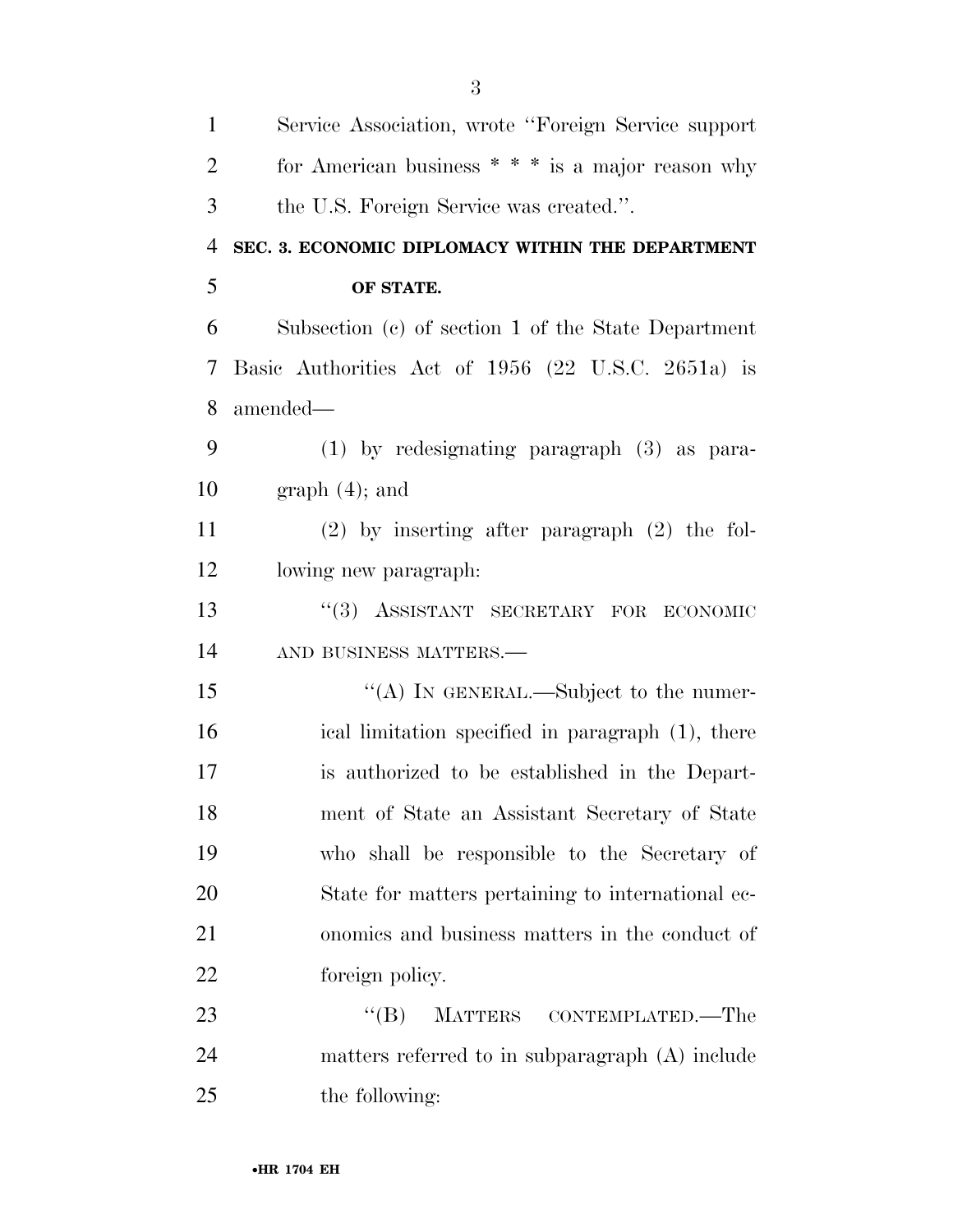$\frac{1}{1}$  '(i) International trade and invest- ment policy. ''(ii) International finance, economic development, and debt policy. ''(iii) Economic sanctions and com- bating terrorist financing.  $''(iv)$  International transportation pol- icy. 9 "(v) Support for United States busi- nesses. 11 ''(vi) Economic policy analysis and private sector outreach. ''(vii) International data privacy and 14 innovation policies. 15 ''(viii) Such other related duties as 16 the Secretary may from time to time des- ignate.''. **SEC. 4. CHIEF OF MISSION RESPONSIBILITIES.** 

 Section 207 of the Foreign Service Act of 1980 (22 U.S.C. 3927) is amended by adding at the end the fol-lowing new subsection:

22 "(d) PROMOTION OF UNITED STATES ECONOMIC IN- TERESTS.—Each chief of mission to a foreign country shall have as a principal duty the promotion of United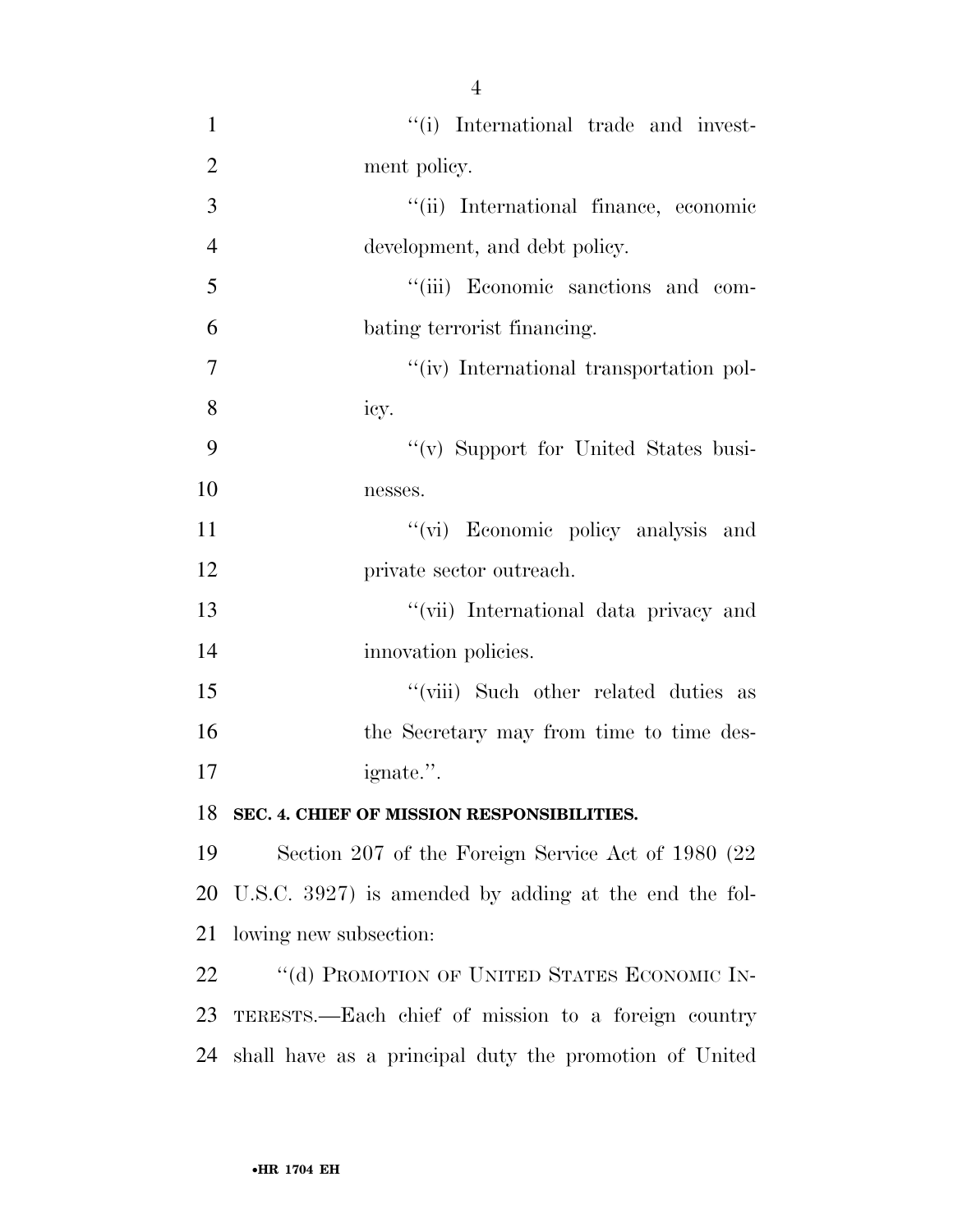States economic and commercial interests in such coun-try.''.

### **SEC. 5. INCREASED TRAINING IN ECONOMIC AND COMMER-CIAL DIPLOMACY.**

 Section 708 of the Foreign Service Act of 1980 (22 U.S.C. 4028) is amended by adding at the end the fol-lowing new subsection:

8 "(d) ECONOMIC AND COMMERCIAL DIPLOMACY.— The Secretary of State, with the assistance of other rel- evant officials and the private sector, shall establish as part of the standard training provided for economic and commercial officers of the Foreign Service, chiefs of mis- sion, and deputy chiefs of mission, training on matters re- lated to economic and commercial diplomacy, with par- ticular attention to market access and other elements of an enabling framework for United States businesses, com- mercial advocacy, and United States foreign economic pol- icy, in addition to awareness about the support of the United States Government available to United States busi- nesses, including support provided by the Department of Agriculture, the Department of Commerce, the Export- Import Bank of the United States, the Millennium Chal- lenge Corporation, the Trade and Development Agency, the Department of the Treasury, the United States Agen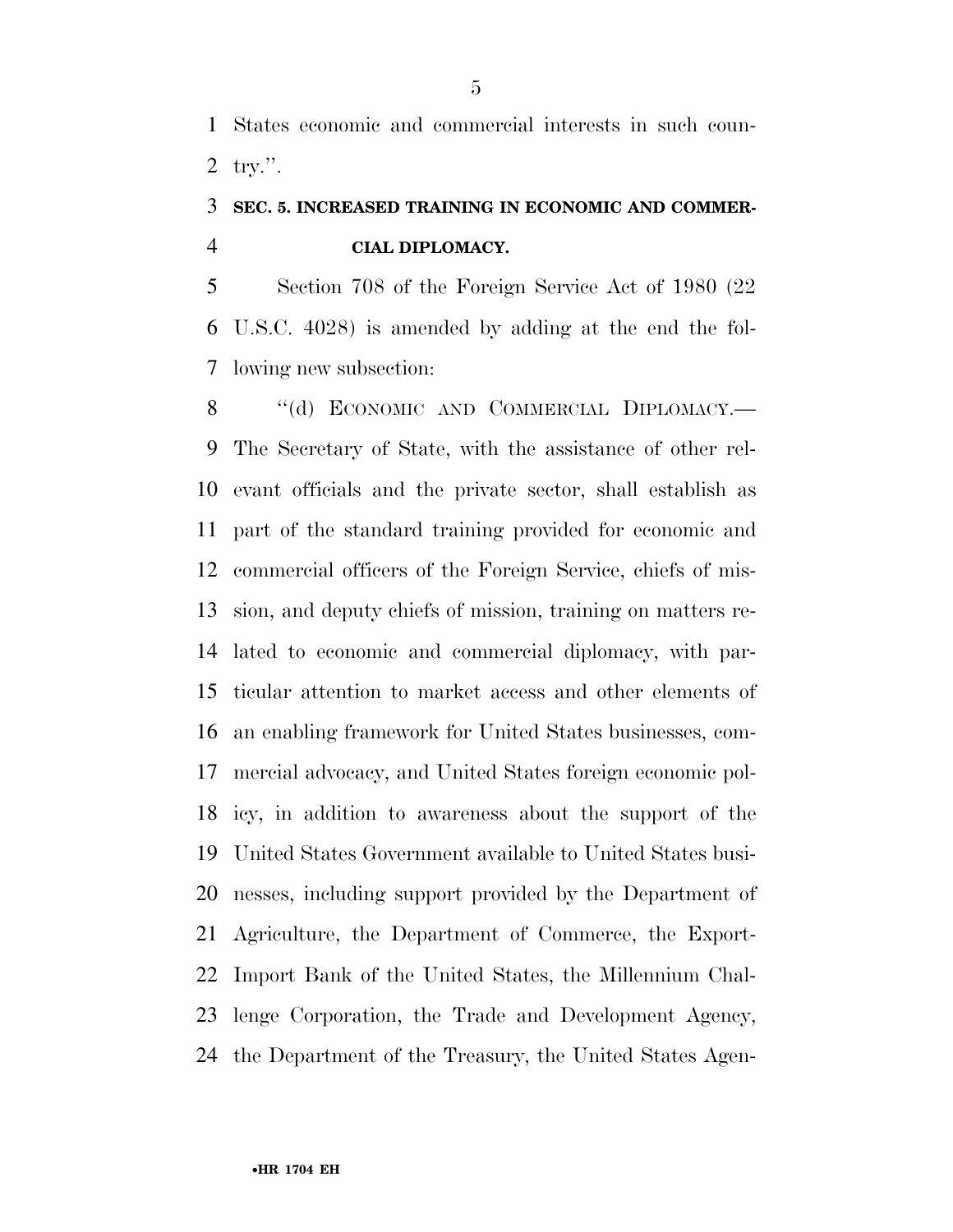cy for International Development, and the United States International Development Finance Corporation.''.

### **SEC. 6. REPORT FROM EACH MISSION ON MATTERS OF COMMERCIAL RELATIONS.**

 (a) IN GENERAL.—Not later than 1 year after the date of the enactment of this Act and annually thereafter, the chief of mission at each bilateral diplomatic mission of the United States and the Director of the American Institute in Taiwan shall submit to the Secretary of State the following:

 (1) Data and other information regarding ac- tions taken by each such mission or Institute during the previous year to foster commercial relations and safeguard United States economic and business in- terests in the country or region in which each such chief of mission and the Director serves.

 (2) Each such mission's and Institute's antici- pated economic and commercial priorities for the coming year.

 (b) REPORT TO CONGRESS.—The Secretary of State, after receiving the information required under subsection (a), shall submit to the Committee on Foreign Affairs of the House of Representatives and the Committee on For- eign Relations of the Senate a report, disaggregated by country or region, on activities and initiatives, including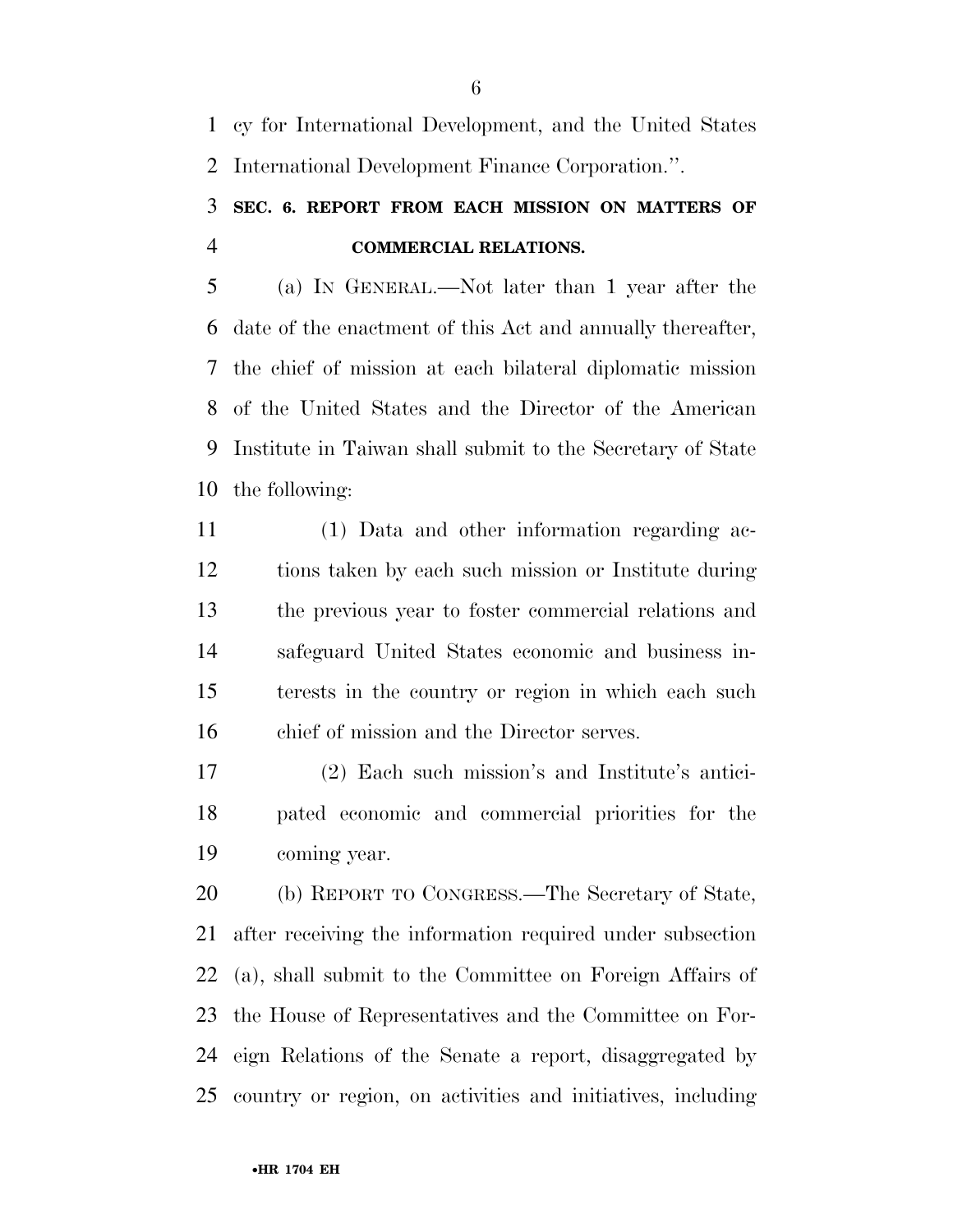with appropriate examples, to create an enabling environ- ment and otherwise promote United States economic and business interests in each such country or region, as well as information about significant foreign competition to United States businesses in the relevant country or region, including state-directed investments by foreign govern- ments and United States strategic competitors in such country or region.

#### **SEC. 7. REPORT ON UNIFIED INVESTMENT CLIMATE STATE-MENT AND COUNTRY COMMERCIAL GUIDE.**

 (a) IN GENERAL.—The Secretary of State and the Secretary of Commerce shall jointly produce and make publicly available on a United States Government internet website an annual country- and region-specific report re- garding commercial relations with foreign countries and regions and safeguarding United States economic and business interests abroad, including with regard to United States exports and investments, including by small- and medium-size enterprises.

 (b) MATTERS TO BE INCLUDED.—Each report re- quired under subsection (a) shall include the following with respect to each country or region covered by each such report:

 (1) Information about doing business in each country or region.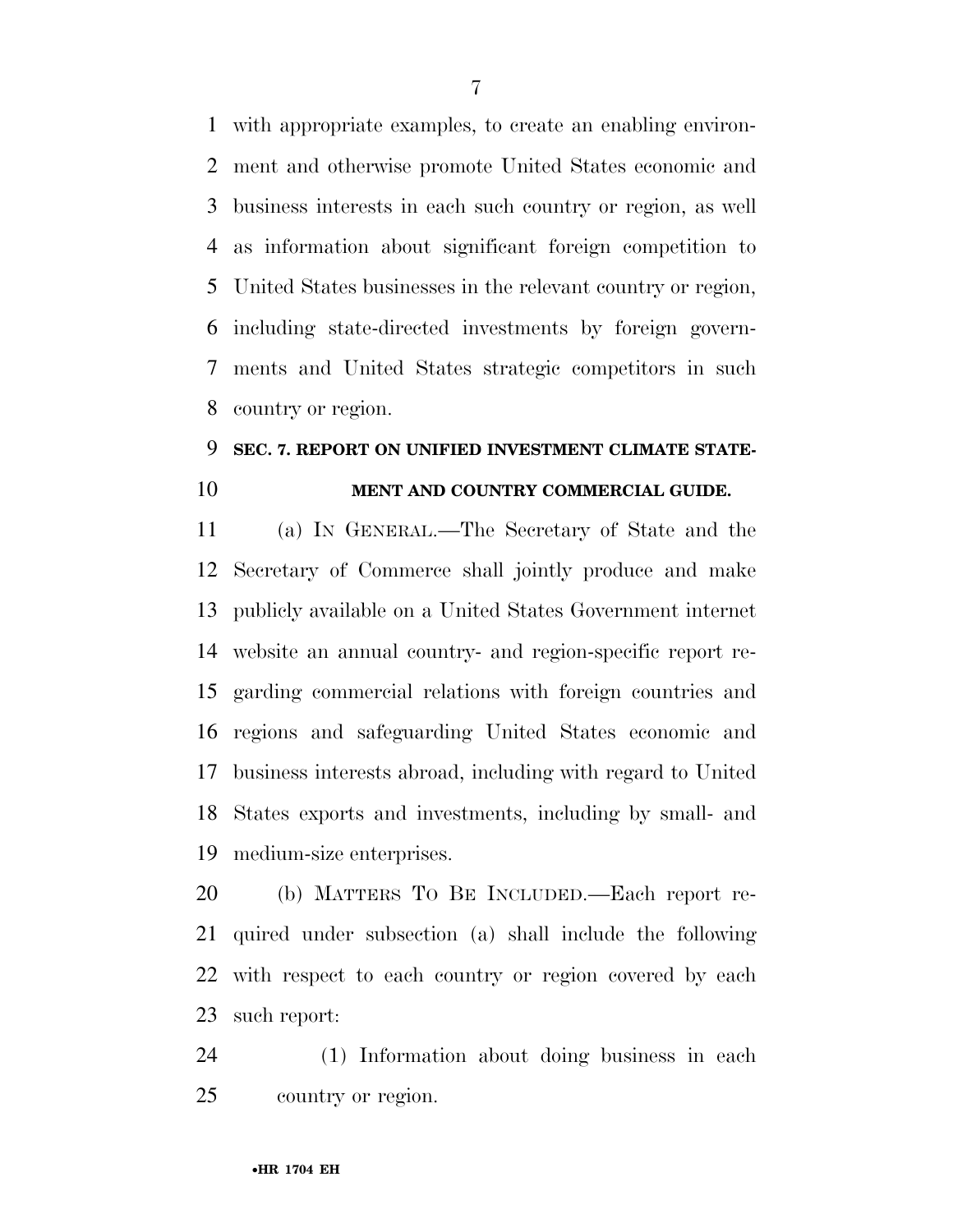| $\mathbf{1}$   | (2) Background information about each coun-            |
|----------------|--------------------------------------------------------|
| $\overline{2}$ | try's or region's political environment.               |
| 3              | (3) Information about selling United States            |
| $\overline{4}$ | products and services in each country or region.       |
| 5              | (4) Leading sectors for United States exports          |
| 6              | and investment in each country or region.              |
| 7              | (5) Information about trade regulations, cus-          |
| 8              | toms, and standards in each country or region, such    |
| 9              | $as-$                                                  |
| 10             | (A) information on import tariffs; and                 |
| 11             | (B) documentation about which United                   |
| 12             | States businesses should be aware when export-         |
| 13             | ing, including any prohibited items or tem-            |
| 14             | porary entry procedures.                               |
| 15             | (6) Investment climate statements describing           |
| 16             | each country's or region's openness to foreign invest- |
| 17             | ments, such as information relating to each coun-      |
| 18             | try's or region's-                                     |
| 19             | (A) investment policies;                               |
| 20             | (B) market barriers;                                   |
| 21             | (C) business risks;                                    |
| 22             | (D) legal and regulatory system, including             |
| 23             | dispute resolution;                                    |
| 24             | (E) level of public and private sector cor-            |
| 25             | ruption;                                               |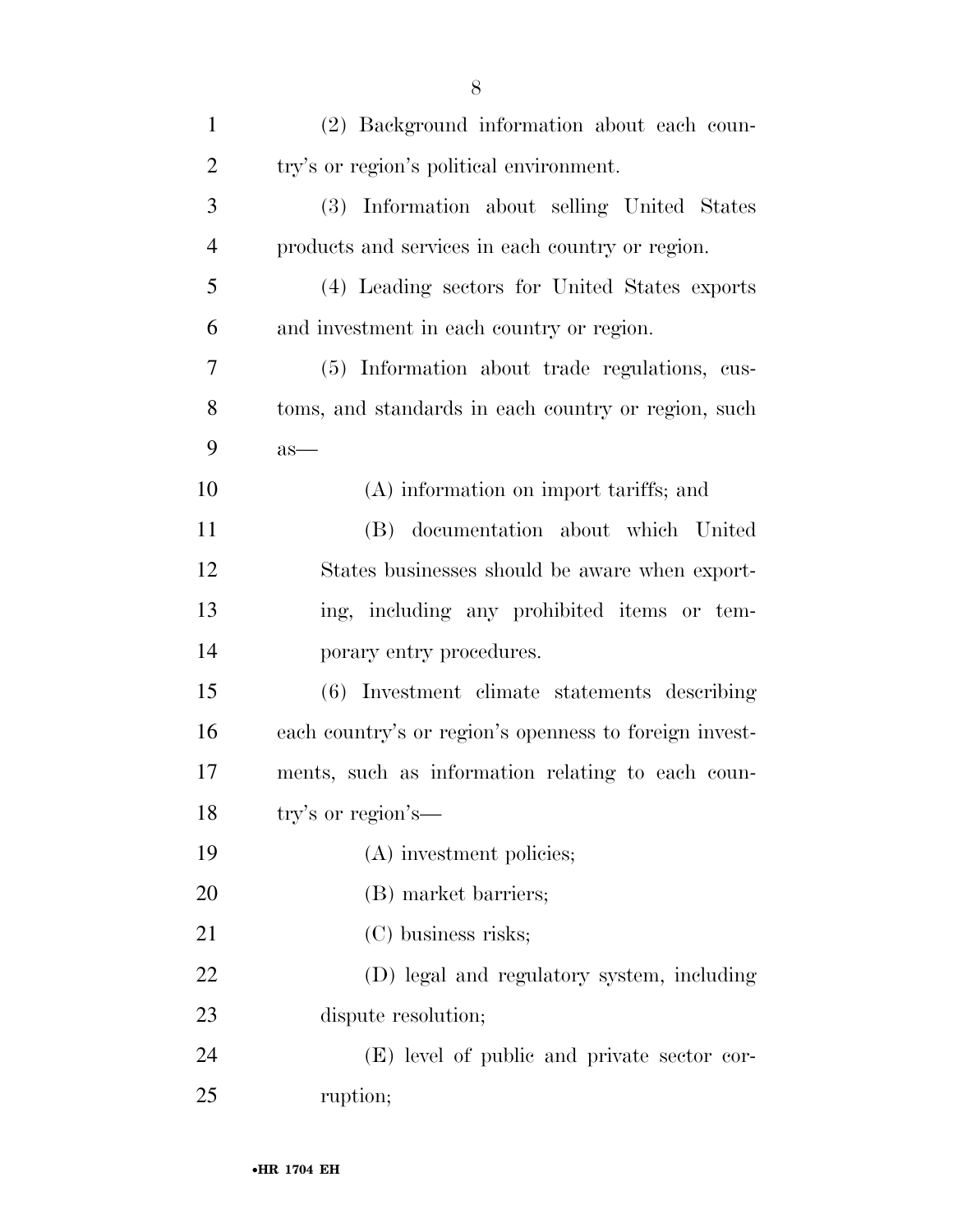| $\mathbf{1}$   | (F) level of political violence and insta-            |
|----------------|-------------------------------------------------------|
| $\overline{2}$ | bility;                                               |
| 3              | (G) adherence to internationally recognized           |
| $\overline{4}$ | core labor standards; and                             |
| 5              | (H) protection of property rights.                    |
| 6              | (7) Information about trade and project financ-       |
| 7              | ing in each country or region, such as each country's |
| 8              | or region's—                                          |
| 9              | (A) banking and financial system, and how             |
| 10             | United States businesses typically get paid;          |
| 11             | (B) foreign exchange controls; and                    |
| 12             | (C) important sources of funding<br>for               |
| 13             | project financing.                                    |
| 14             | (8) Relevant business travel information and          |
| 15             | business customs in each country or region.           |
| 16             | (9) Information about services and personnel of       |
| 17             | the diplomatic mission of the United States available |
| 18             | to United States businesses to support their activi-  |
| 19             | ties in each country or region.                       |
| 20             | (10) Any significant trade or commercial agree-       |
| 21             | ment that exists between the United States and each   |
| 22             | country or region.                                    |
| 23             | $(11)$ A point of contact at the diplomatic or        |
| 24             | consular mission of the United States in each coun-   |
| 25             | try or region for United States businesses.           |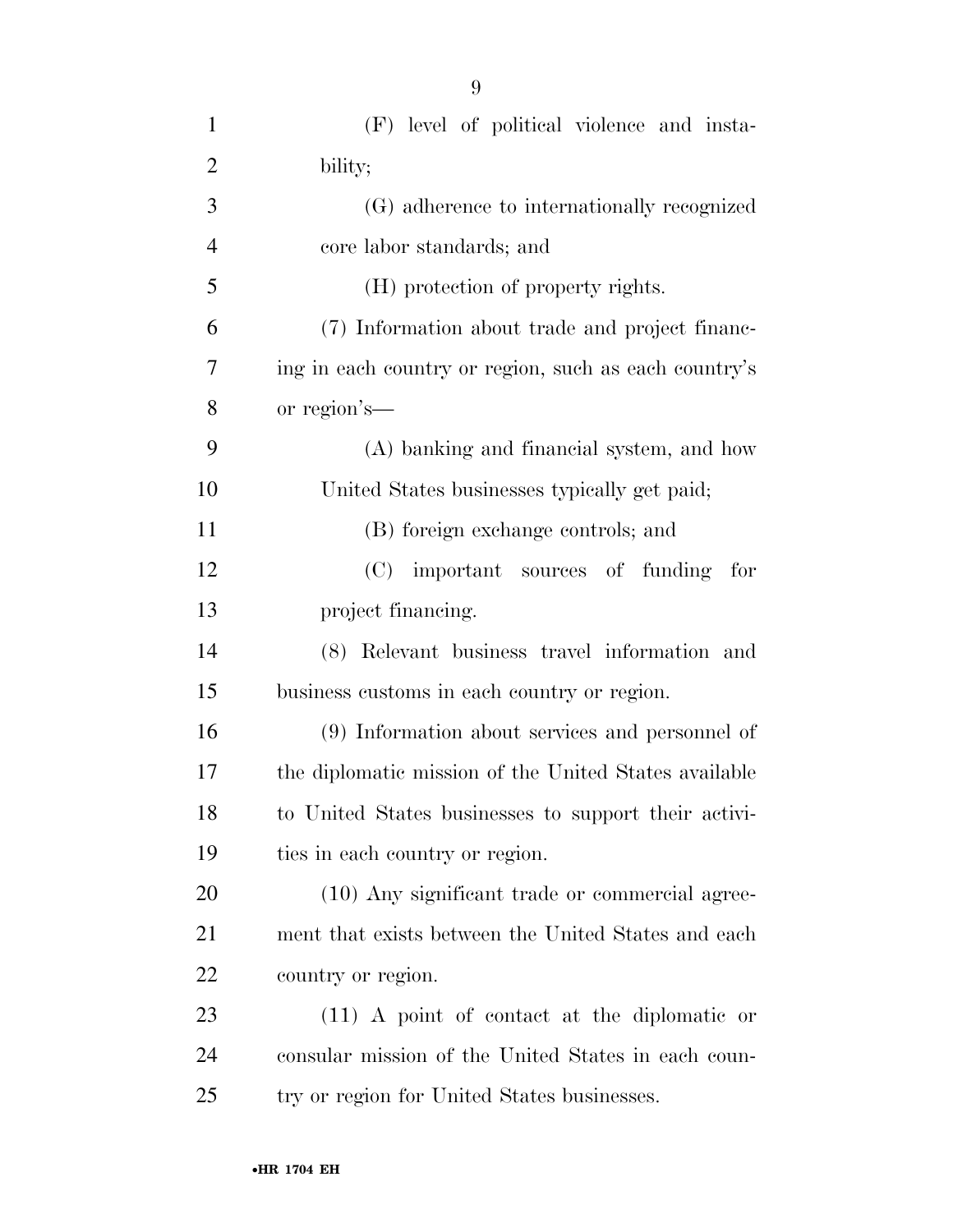**SEC. 8. IMPROVING AWARENESS OF UNITED STATES GOV- ERNMENT TOOLS AND SERVICES TO SUP- PORT UNITED STATES BUSINESSES OVER-SEAS.** 

 The Secretary of State and the Secretary of Com- merce shall take actions to improve United States busi- nesses' awareness of United States Government tools and services to assist such businesses overseas, especially small and medium-sized enterprises, including by coordinating with State trade agencies, Export Assistance Centers, and Small Businesses Development Centers.

 **SEC. 9. NEGOTIATIONS TO ESTABLISH INTERNATIONAL QUALITY INFRASTRUCTURE INVESTMENT STANDARDS.** 

 (a) IN GENERAL.—The President, acting through the Secretary of State, and in coordination with other relevant Federal agency heads, shall initiate and pursue negotia- tions with countries to establish international standards for government-supported quality infrastructure invest-ment overseas, including with respect to the following:

 (1) Respect for the sovereignty of countries in which infrastructure investments are made.

- (2) Anti-corruption.
- (3) Fiscal and debt sustainability.
- (4) Environmental, social and governance safe-guards.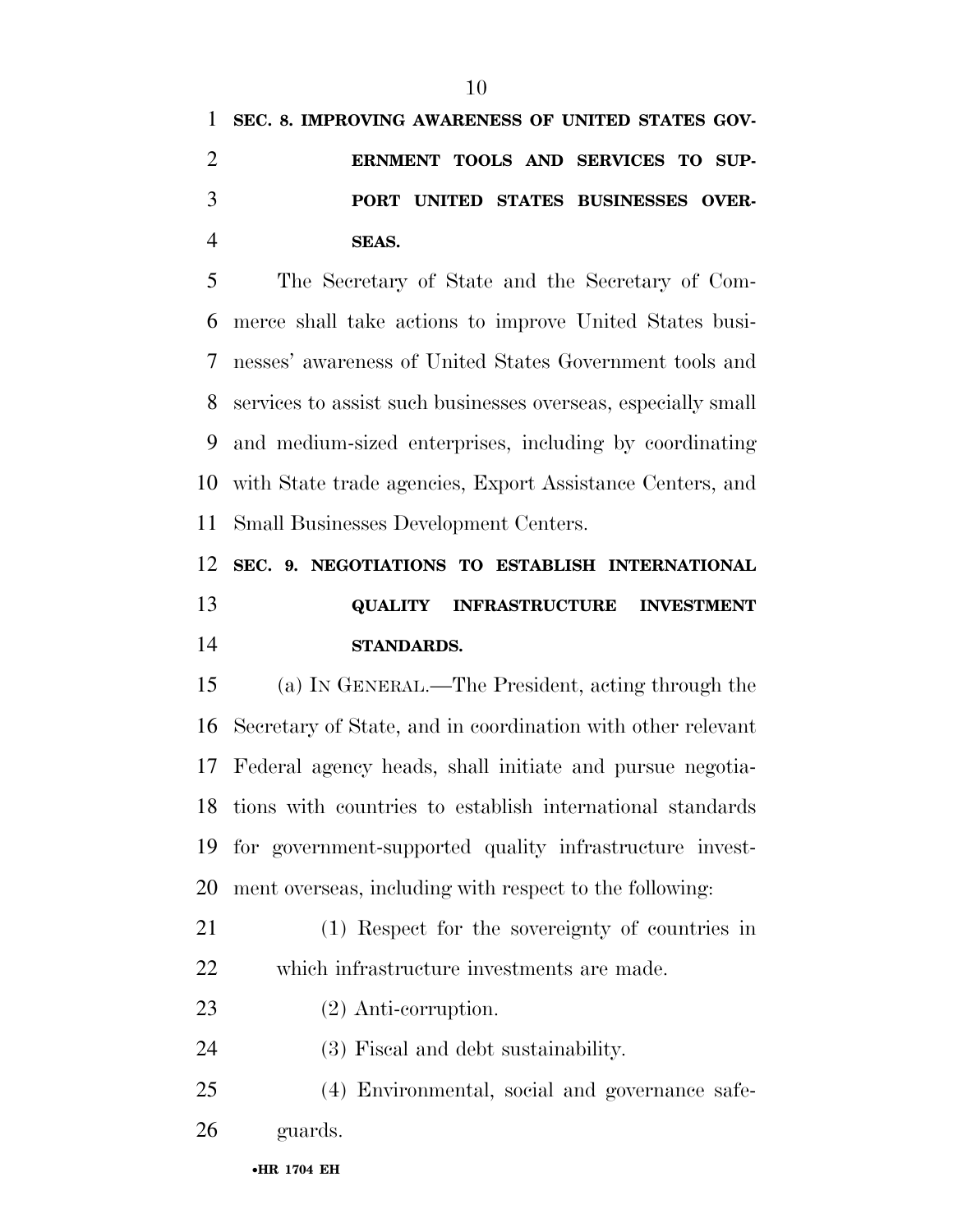(5) Local labor.

2 (6) Transparency.

 (b) REPORT ON PROGRESS OF NEGOTIATIONS.—Not later than 1 year after the date of enactment of this Act, the President shall provide a briefing to the Committee on Foreign Affairs of the House of Representatives and the Committee on Foreign Relations of the Senate on the progress of any negotiations described in subsection (a). **SEC. 10. REPORT BY COMPTROLLER GENERAL OF THE UNITED STATES.** 

 (a) IN GENERAL.—Not later than 2 years after the date of the enactment of this Act, the Comptroller General of the United States shall submit to the Committee on Foreign Affairs of the House of Representatives and the Committee on Foreign Relations of the Senate a report on United States economic and commercial diplomacy.

 (b) MATTERS TO BE INCLUDED.—The report re- quired under subsection (a) shall include an assessment of the following:

 (1) What is known about the effectiveness of United States economic and commercial diplomacy in influencing foreign governments and supporting United States businesses abroad.

 (2) Coordination between the Department of State and the Department of Commerce with respect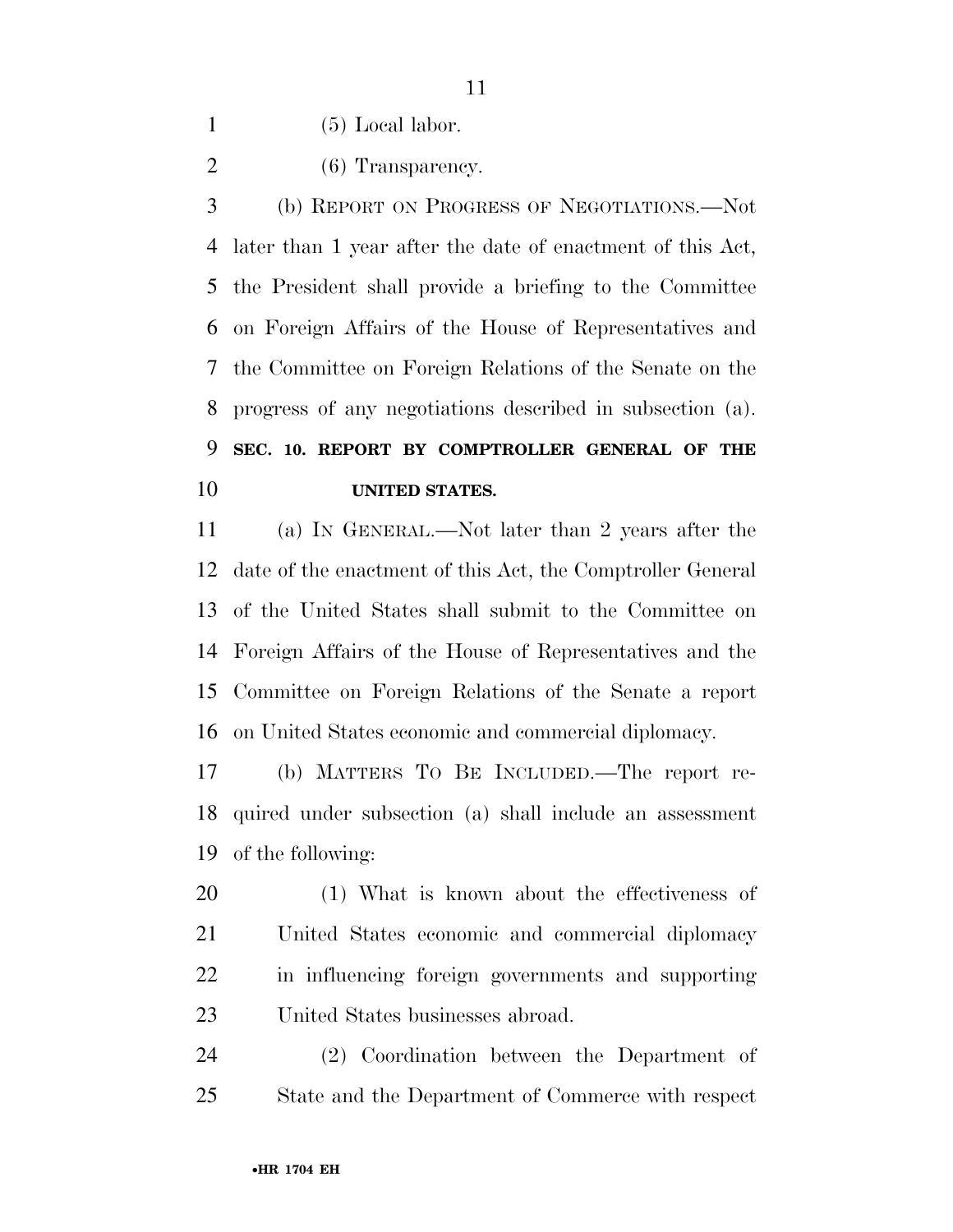to United States economic and commercial diplo-macy.

 (3) The effectiveness of training provided pur- suant to subsection (d) of section 708 of the Foreign Service Act of 1980 (as added by section 4 of this Act) on matters relating to economic and commer-cial diplomacy.

 (4) The status and effectiveness of actions taken by the Secretary of State under section 7 of this Act regarding commercial relations with foreign countries and regions and safeguarding United States economic and business interests abroad.

 (5) Recommendations to improve United States economic and commercial diplomacy.

> Passed the House of Representatives May 7, 2019. Attest:

> > *Clerk.*